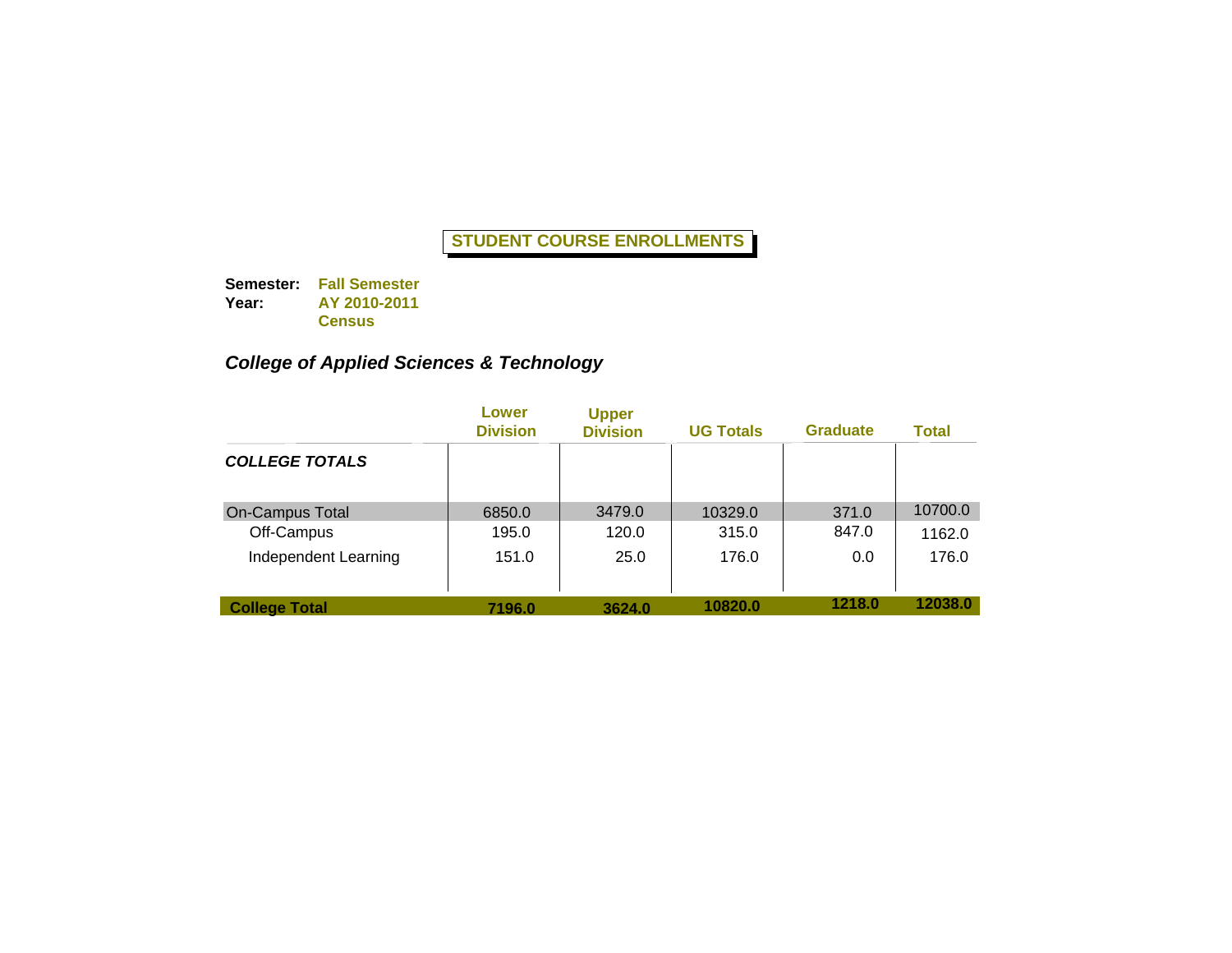**Semester: Fall Semester Year: AY 2010-2011 Census**

## *College of Architecture & Planning*

|                        | Lower<br><b>Division</b> | <b>Upper</b><br><b>Division</b> | <b>UG Totals</b> | <b>Graduate</b> | Total  |
|------------------------|--------------------------|---------------------------------|------------------|-----------------|--------|
| <b>COLLEGE TOTALS</b>  |                          |                                 |                  |                 |        |
| <b>On-Campus Total</b> | 1037.0                   | 953.0                           | 1990.0           | 619.0           | 2609.0 |
| Off-Campus             | 0.0                      | 0.0                             | 0.0              | 55.0            | 55.0   |
| Independent Learning   | 0.0                      | 0.0                             | 0.0              | 0.0             | 0.0    |
| <b>College Total</b>   | 1037.0                   | 953.0                           | 1990.0           | 674.0           | 2664.0 |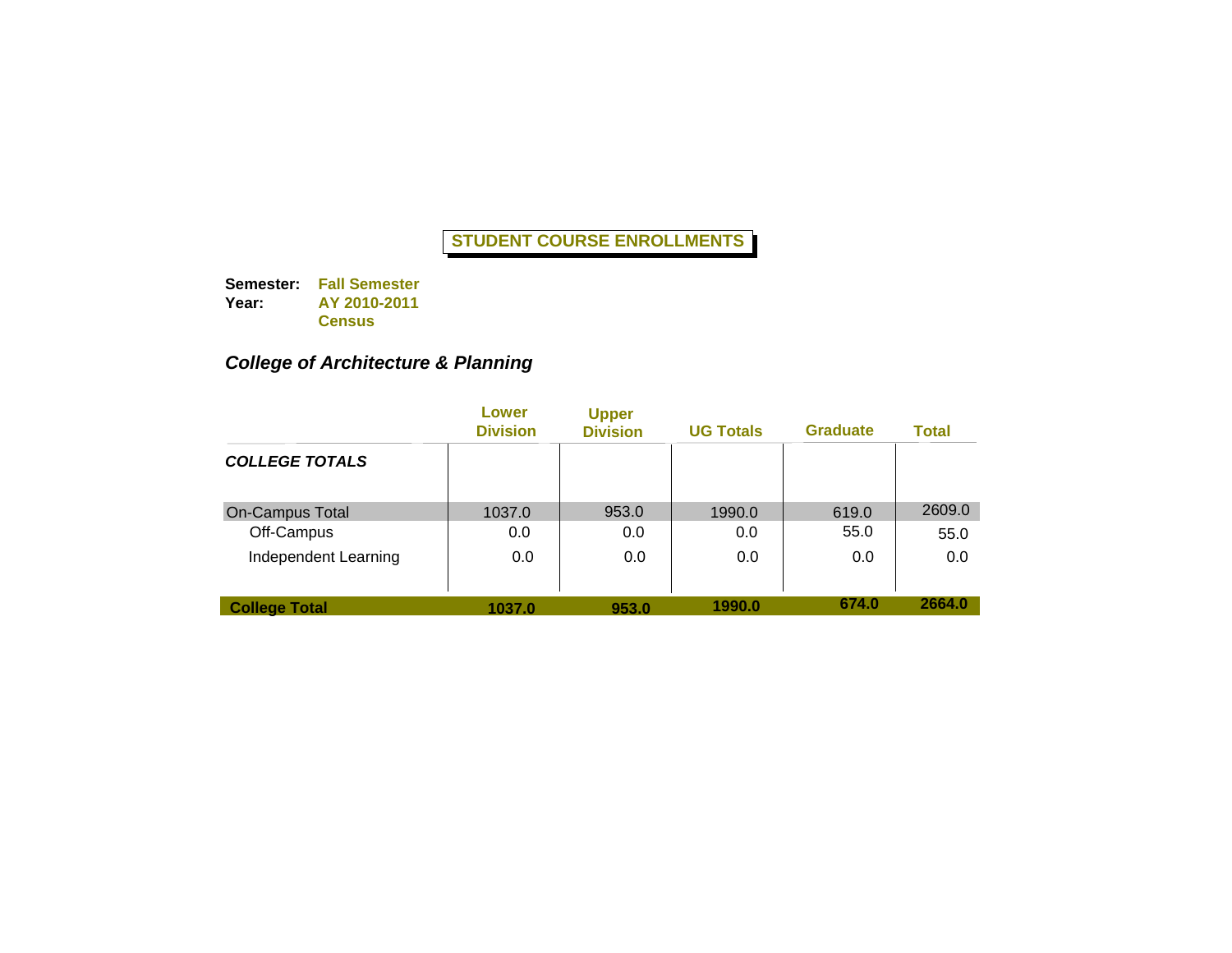**Semester: Fall Semester Year: AY 2010-2011 Census**

# *College of Business*

|                        | Lower<br><b>Division</b> | <b>Upper</b><br><b>Division</b> | <b>UG Totals</b> | <b>Graduate</b> | <b>Total</b> |
|------------------------|--------------------------|---------------------------------|------------------|-----------------|--------------|
| <b>COLLEGE TOTALS</b>  |                          |                                 |                  |                 |              |
| <b>On-Campus Total</b> | 5323.0                   | 3605.0                          | 8928.0           | 338.0           | 9266.0       |
| Off-Campus             | 1346.0                   | 367.0                           | 1713.0           | 310.0           | 2023.0       |
| Independent Learning   | 220.0                    | 18.0                            | 238.0            | 0.0             | 238.0        |
| <b>College Total</b>   | 6889.0                   | 3990.0                          | 10879.0          | 648.0           | 11527.0      |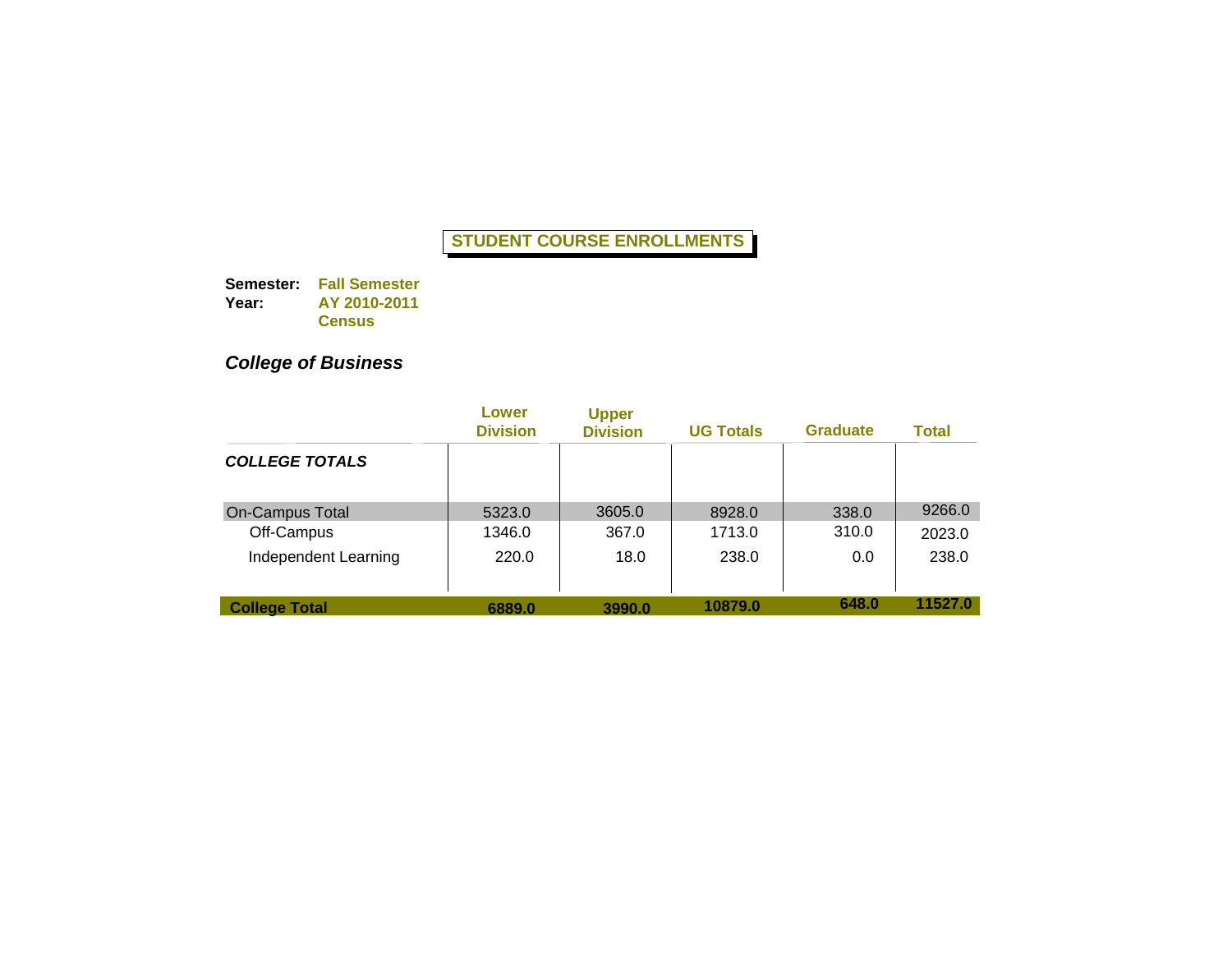**Semester: Fall Semester Year: AY 2010-2011 Census**

## *College of Communication, Information, & Media*

|                        | Lower<br><b>Division</b> | <b>Upper</b><br><b>Division</b> | <b>UG Totals</b> | <b>Graduate</b> | Total  |
|------------------------|--------------------------|---------------------------------|------------------|-----------------|--------|
| <b>COLLEGE TOTALS</b>  |                          |                                 |                  |                 |        |
| <b>On-Campus Total</b> | 5109.0                   | 2382.0                          | 7491.0           | 567.0           | 8058.0 |
| Off-Campus             | 296.0                    | 51.0                            | 347.0            | 46.0            | 393.0  |
| Independent Learning   | 44.0                     | 2.0                             | 46.0             | 0.0             | 46.0   |
| <b>College Total</b>   | 5449.0                   | 2435.0                          | 7884.0           | 613.0           | 8497.0 |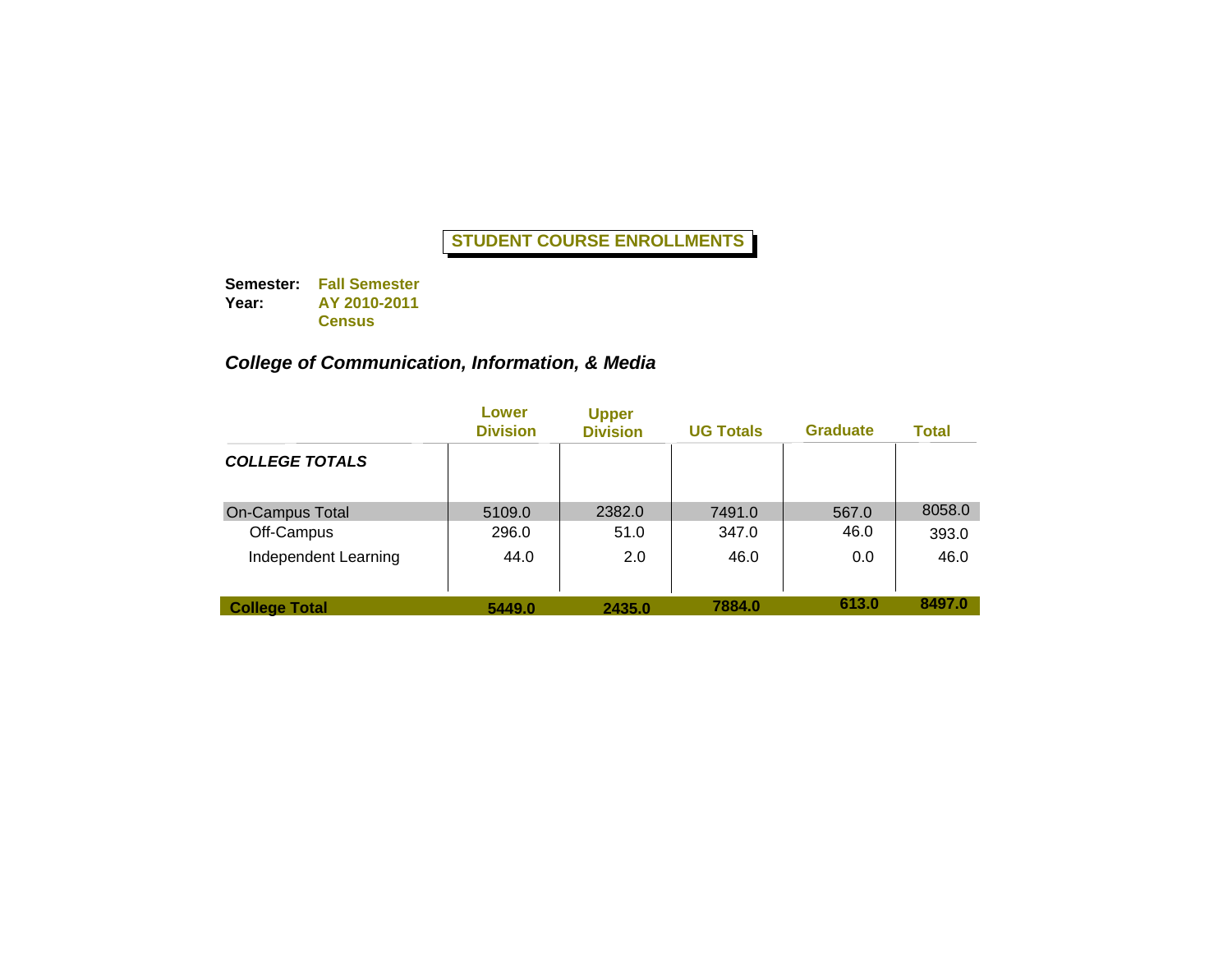**Semester: Fall Semester Year: AY 2010-2011 Census**

# *College of Fine Arts*

|                        | Lower<br><b>Division</b> | <b>Upper</b><br><b>Division</b> | <b>UG Totals</b> | <b>Graduate</b> | Total  |
|------------------------|--------------------------|---------------------------------|------------------|-----------------|--------|
| <b>COLLEGE TOTALS</b>  |                          |                                 |                  |                 |        |
| <b>On-Campus Total</b> | 6320.0                   | 2684.0                          | 9004.0           | 358.0           | 9362.0 |
| Off-Campus             | 200.0                    | 1.0                             | 201.0            | 0.0             | 201.0  |
| Independent Learning   | 108.0                    | 0.0                             | 108.0            | 0.0             | 108.0  |
| <b>College Total</b>   | 6628.0                   | 2685.0                          | 9313.0           | 358.0           | 9671.0 |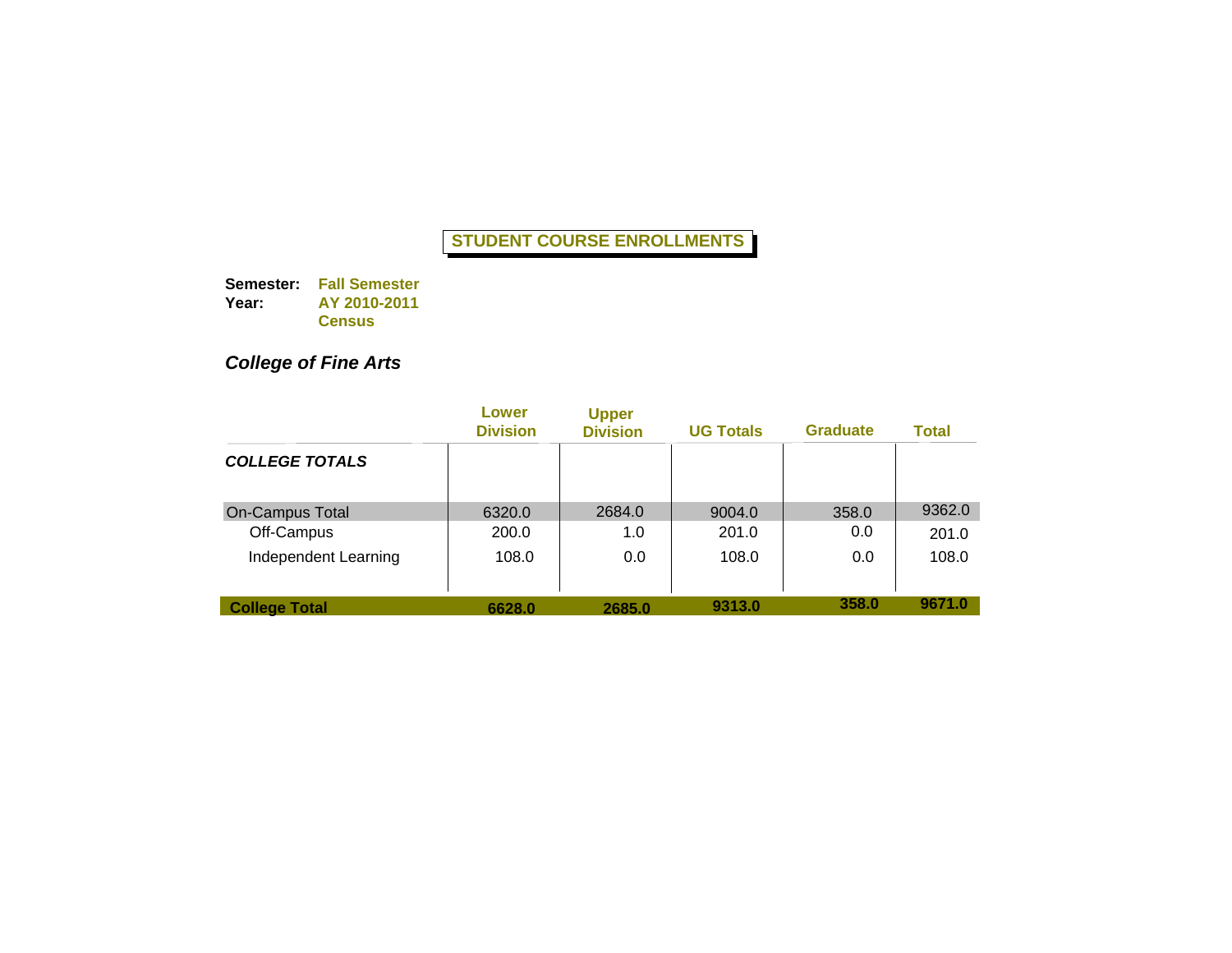**Semester: Fall Semester Year: AY 2010-2011 Census**

## *College of Sciences and Humanities*

|                        | Lower<br><b>Division</b> | <b>Upper</b><br><b>Division</b> | <b>UG Totals</b> | <b>Graduate</b> | Total   |
|------------------------|--------------------------|---------------------------------|------------------|-----------------|---------|
| <b>COLLEGE TOTALS</b>  |                          |                                 |                  |                 |         |
| <b>On-Campus Total</b> | 34700.0                  | 7109.0                          | 41809.0          | 1972.0          | 43781.0 |
| Off-Campus             | 3395.0                   | 391.0                           | 3786.0           | 85.0            | 3871.0  |
| Independent Learning   | 1069.0                   | 178.0                           | 1247.0           | 0.0             | 1247.0  |
| <b>College Total</b>   | 39164.0                  | 7678.0                          | 46842.0          | 2057.0          | 48899.0 |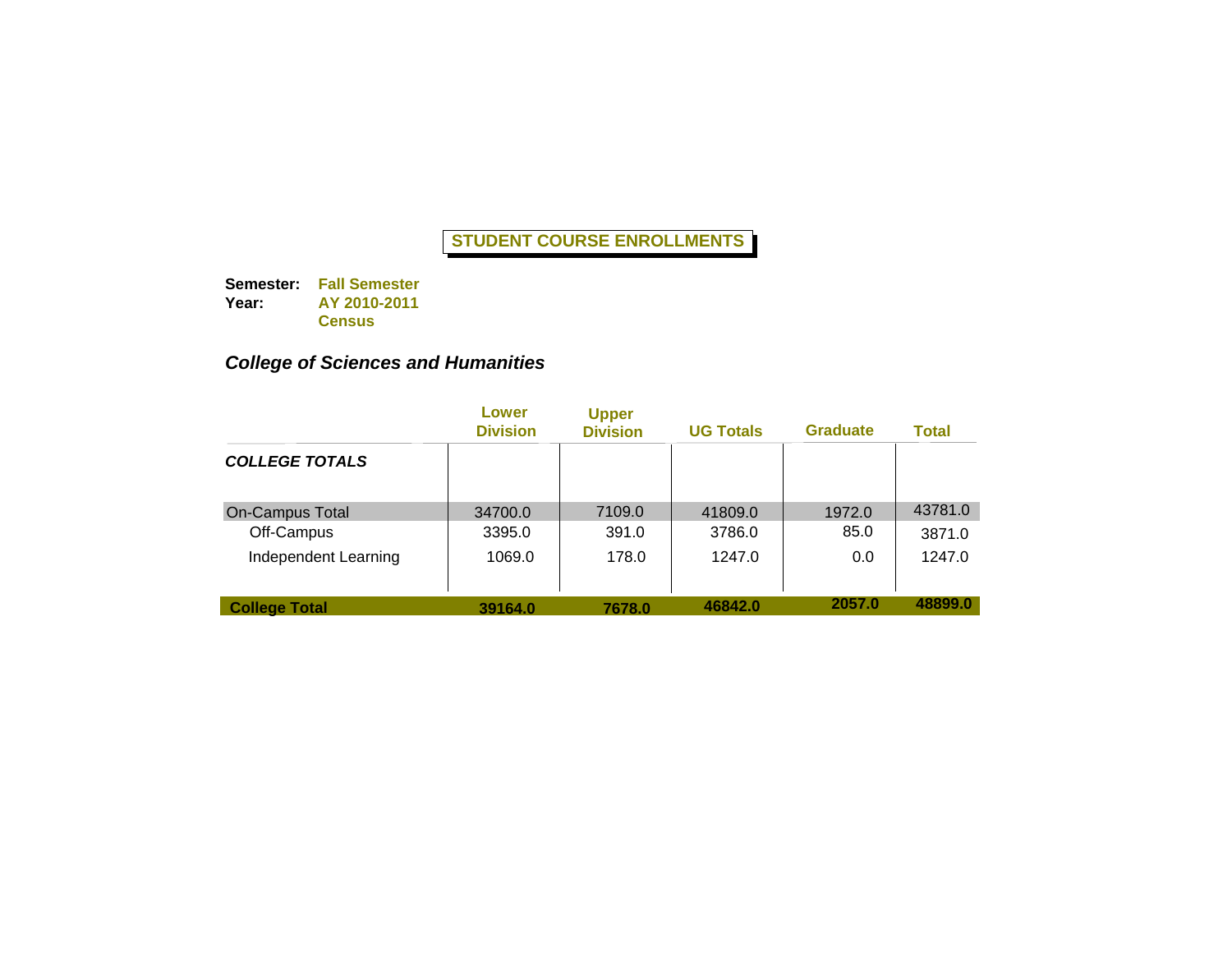**Semester: Fall Semester Year: AY 2010-2011 Census**

# *Interdepartmental*

|                        | Lower<br><b>Division</b> | <b>Upper</b><br><b>Division</b> | <b>UG Totals</b> | <b>Graduate</b> | <b>Total</b> |
|------------------------|--------------------------|---------------------------------|------------------|-----------------|--------------|
| <b>COLLEGE TOTALS</b>  |                          |                                 |                  |                 |              |
| <b>On-Campus Total</b> | 673.0                    | 115.0                           | 788.0            | 106.0           | 894.0        |
| Off-Campus             | 1.0                      | 6.0                             | 7.0              | 9.0             | 16.0         |
| Independent Learning   | 0.0                      | 0.0                             | 0.0              | 0.0             | 0.0          |
| <b>College Total</b>   | 674.0                    | 121.0                           | 795.0            | 115.0           | 910.0        |